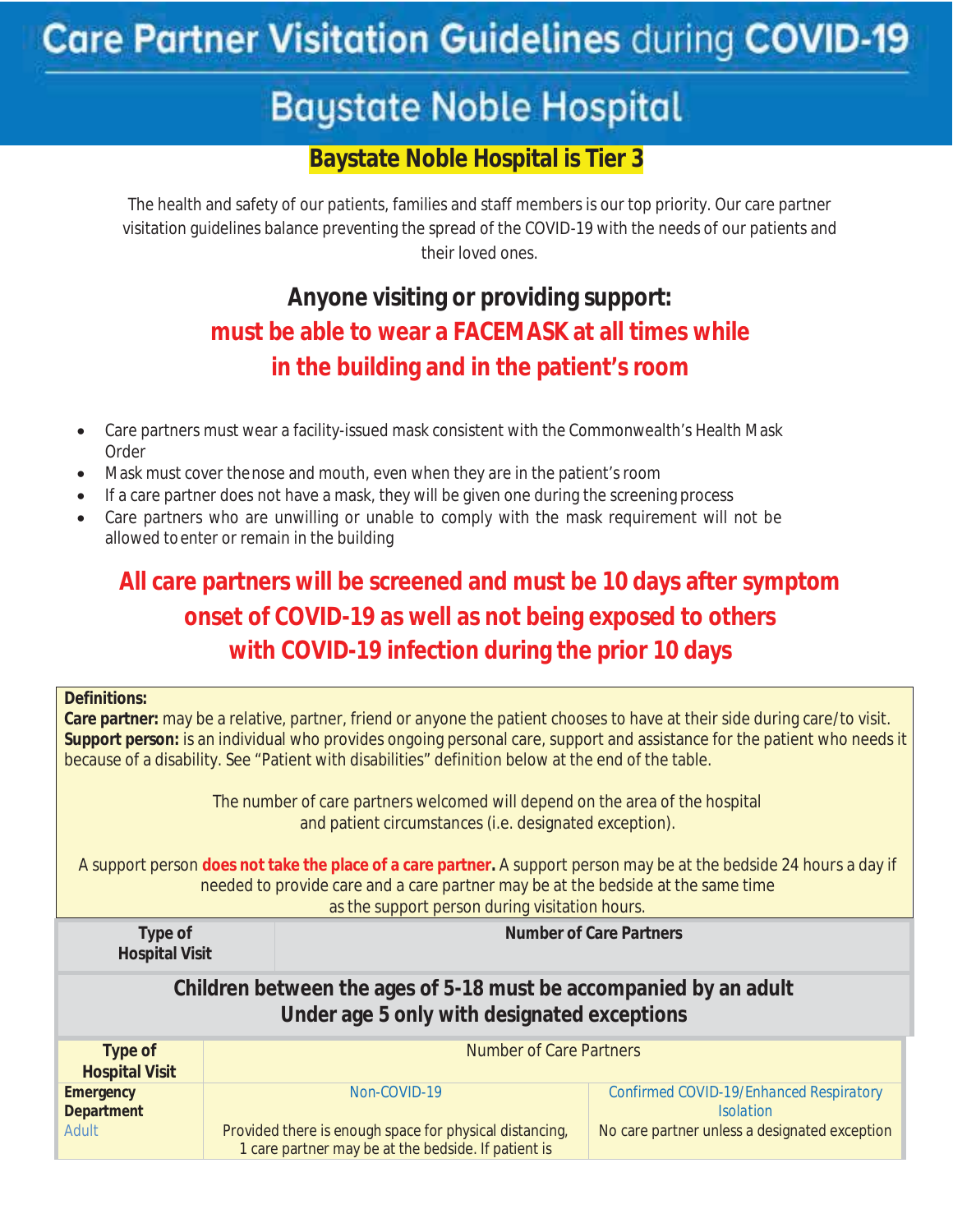| No children under age<br>18 can visit unless for<br>a designated<br>exception                                  | admitted, care partner will follow general visitation<br>guidelines unless there is a designated exception.<br>Waiting room: If need identified,<br>1 support person may be with the patient.<br>Non-COVID-19                                                                         | applies. This includes inpatients waiting for a<br>bed on an inpatient unit.<br>Confirmed COVID-19/Enhanced Respiratory |  |  |
|----------------------------------------------------------------------------------------------------------------|---------------------------------------------------------------------------------------------------------------------------------------------------------------------------------------------------------------------------------------------------------------------------------------|-------------------------------------------------------------------------------------------------------------------------|--|--|
| <b>Emergency</b><br><b>Department</b><br><b>Pediatrics</b>                                                     | 2 Parents/guardians at a time.                                                                                                                                                                                                                                                        | <b>Isolation</b><br>2 Parents/guardians at a time.                                                                      |  |  |
| (For the purposes of<br>visitation, pediatric<br>patients are defined as<br>patients under 22<br>years of age) |                                                                                                                                                                                                                                                                                       |                                                                                                                         |  |  |
| <b>Adult Inpatient</b><br>Non-Critical                                                                         | Non-COVID-19                                                                                                                                                                                                                                                                          | Confirmed COVID-19/Enhanced Respiratory                                                                                 |  |  |
| Care units                                                                                                     | 1 Care partner at a time.                                                                                                                                                                                                                                                             | <b>Isolation</b><br>No Care partner unless a designated exception<br>applies.                                           |  |  |
| Child/sibling under<br>age 18 visiting; must<br>be accompanied by 1<br>adult.                                  |                                                                                                                                                                                                                                                                                       |                                                                                                                         |  |  |
| <b>Hospital based</b><br>Surgery/Procedure                                                                     | Non-COVID-19                                                                                                                                                                                                                                                                          | Confirmed COVID-19/Enhanced Respiratory<br><b>Isolation</b>                                                             |  |  |
| <b>Adult patients</b><br>(Provided there is                                                                    | 1 care partner can remain with patient through admission<br>and accompany the patient into the Pre-Op area. After<br>the patient departs to the procedure room, the care<br>partner must leave the building after leaving contact                                                     | No Care partner unless a designated exception<br>applies.                                                               |  |  |
| enough space for<br>physical distancing)                                                                       | information for patient discharge. When the patient is<br>ready for discharge, the care partner will be called to the<br>bedside to receive discharge instruction with the<br>patient. If the patient is admitted, the care partner will<br>follow the general visitation guidelines. |                                                                                                                         |  |  |
| <b>Outpatient services</b><br><b>Hospital based</b>                                                            | Non-COVID-19                                                                                                                                                                                                                                                                          | Confirmed COVID-19/Enhanced Respiratory<br><b>Isolation</b>                                                             |  |  |
| (x-ray, Lab,<br>Pharmacy)                                                                                      | Provided there is enough space for physical distancing,<br>1 care partner may accompany.                                                                                                                                                                                              | No visitation unless a designated exception<br>applies.                                                                 |  |  |
| (Provided there is<br>enough space for<br>physical distancing)                                                 |                                                                                                                                                                                                                                                                                       |                                                                                                                         |  |  |
| <b>Behavioral Health</b><br>Inpatient                                                                          | Non-COVID-19                                                                                                                                                                                                                                                                          | Confirmed COVID-19/Enhanced Respiratory<br><b>Isolation</b>                                                             |  |  |
| <b>Fowler</b>                                                                                                  | 1 Care partner is allowed per patient between 6:30-<br>8:00pm daily for a 30-minute time limit.                                                                                                                                                                                       | No visitation unless designated exceptions<br>apply.                                                                    |  |  |
|                                                                                                                | Visiting may be held at charge nurses' discretion based on<br>current milieu.                                                                                                                                                                                                         |                                                                                                                         |  |  |
| <b>Designated Exceptions</b>                                                                                   |                                                                                                                                                                                                                                                                                       |                                                                                                                         |  |  |
| Hospice/End-of-<br>Life/ or for life-                                                                          | Non-COVID-19                                                                                                                                                                                                                                                                          | Confirmed COVID-19/Enhanced Respiratory<br><b>Isolation</b>                                                             |  |  |
| changing<br>diagnosis                                                                                          | 2 Care partners at the bedside at a time + Clergy.                                                                                                                                                                                                                                    | 2 Care partners may be at the bedside<br>together + Clergy.                                                             |  |  |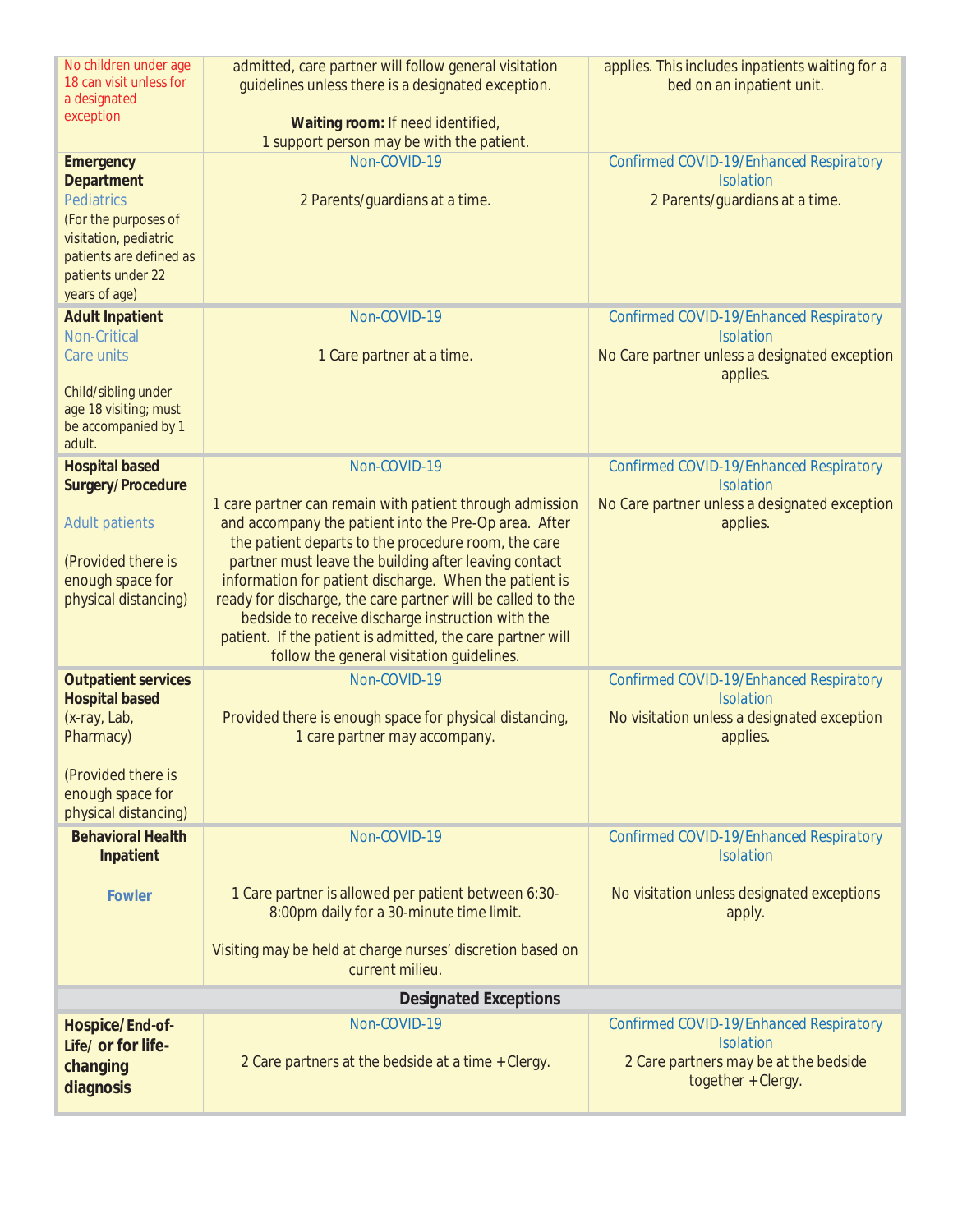| <b>Patients with</b><br>disabilities (See<br>below) | Non-COVID-19<br>Identified support person(s) can take turns being with the<br>patient 24 hours a day, if needed.<br>1 care partner at the bedside at a time<br>may visit between noon-8 pm. | Confirmed COVID-19/Enhanced Respiratory<br><b>Isolation</b><br>Identified care partners can take turns being<br>with the patient 24 hours a day, if needed. No<br>care partner visitation unless a designated<br>exception applies. |
|-----------------------------------------------------|---------------------------------------------------------------------------------------------------------------------------------------------------------------------------------------------|-------------------------------------------------------------------------------------------------------------------------------------------------------------------------------------------------------------------------------------|
| <b>Attorney of patient</b>                          | Non-COVID-19<br>1 Attorney + 1 Care partner at the bedside                                                                                                                                  | Confirmed COVID-19/Enhanced Respiratory<br><b>Isolation</b><br>1 Attorney and case by case basis                                                                                                                                    |

#### **PATIENTS WITH DISABILITIES**

Patients with disabilities that may include, but not be limited to, altered mental status, physical, intellectual or cognitive disability, communication barriers or behavioral concerns, *who need assistance due to the specifics of their disability*, may have one designated support person with them to support their disability related needs. Such designated support person may be a family member, personal care assistant, similar disability service provider, or other individual knowledgeable about the management of their care, to physically or emotionally assist them or to ensure effective communication during their stay.

#### **CLINICS AND BAYSTATE HEALTH MEDICAL PRACTICES**

See Baystate Medical Practices and Health Centers Visitation guidelines

#### **STAYING IN TOUCH**

Baystate Health supports and encourages digital visits. Please ask the unit staff for details. You may also use your own devices to stay in touch using other video chat options.

#### **EMPLOYEES VISITING**

Employees visiting loved ones must follow the same guidelines as visitors who don't work for Baystate Health.

#### **VISITOR ENTRANCES**

Main lobby and Surgical Services entrances from 12 noon – 8 p.m. daily

#### **VISITOR SCREENINGS**

For the continued safety of patients, care partners and staff during the coronavirus pandemic, all Baystate Health hospitals have implemented a visitor screening as part of our visitation policy.

- Care partners to wear facility issued masks consistent with the Commonwealth's Health Mask Order
- All care partners will be screened and must be free of any COVID-19 symptoms as well as not being exposed to others with COVID-19 infection during the prior 10 days
- Each care partner will be asked a series of questions about symptoms and exposure.
- Healthcare providers will advise any ill appearing care partner that they must leave the hospital.

#### **NAVIGATION WITHIN THE BUILDINGS**

- After being screened, sanitizing hands and placing on a clean mask covering the mouth and nose, the care partner will report to the main information desk where they entered for help with patient room location, way finding, and general information
- The care partner will travel directly to the patient's room and wash their hands (or use hospital hand sanitizer) prior to entering the patient's room and when leaving